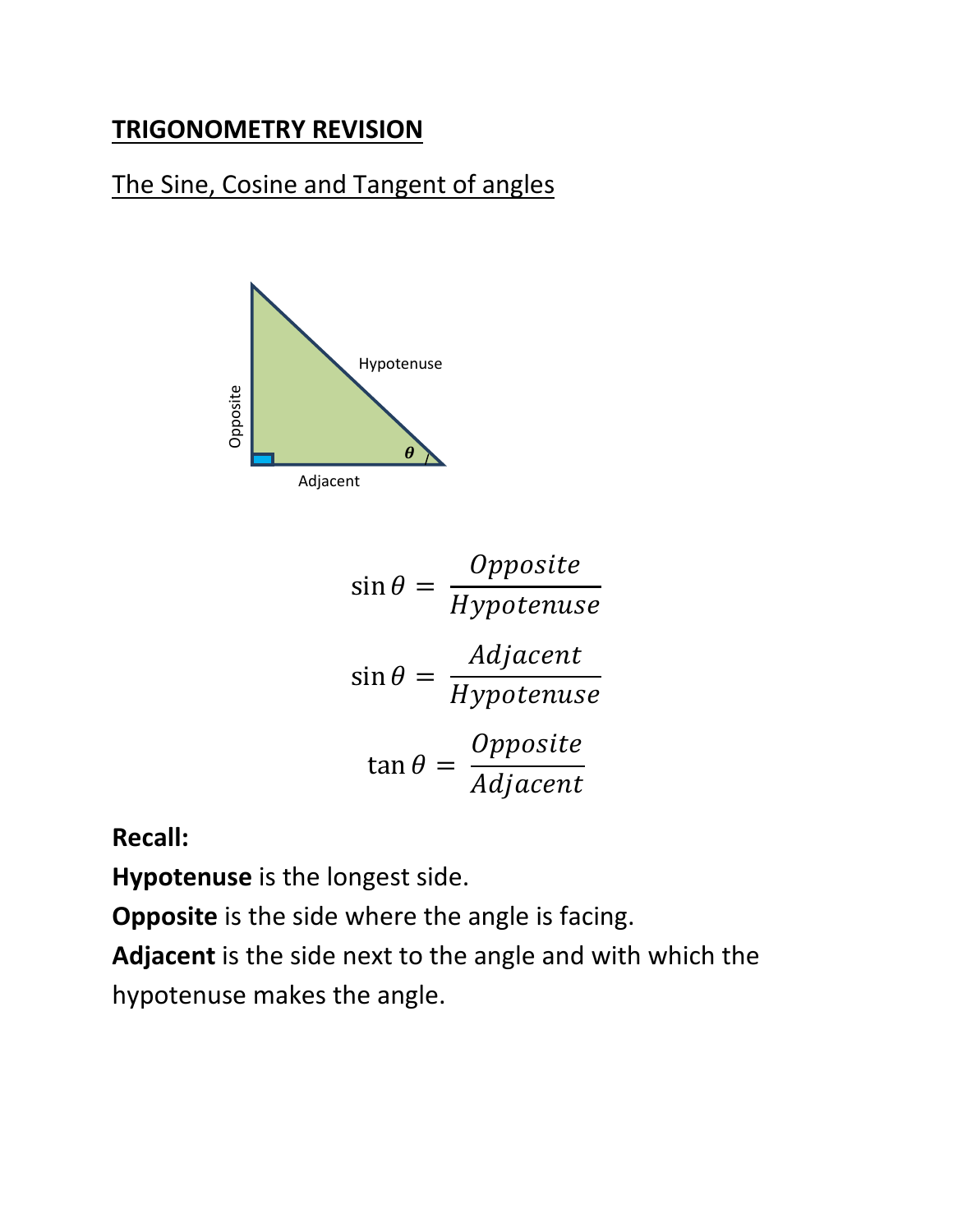## Note:

If one ratio is given, we can find the others ( refer to the examples below).

Example:1

Given that  $\theta$  is an acute angle and that  $\tan\theta = \frac{3}{4}$ , find the

value of  $\sin \theta$  and  $\cos \theta$ 

Solution:

If  $\theta$  is acute (0°  $\leq \theta \leq 90$ °) it lies within the first quadrant, where all ratios are positive.



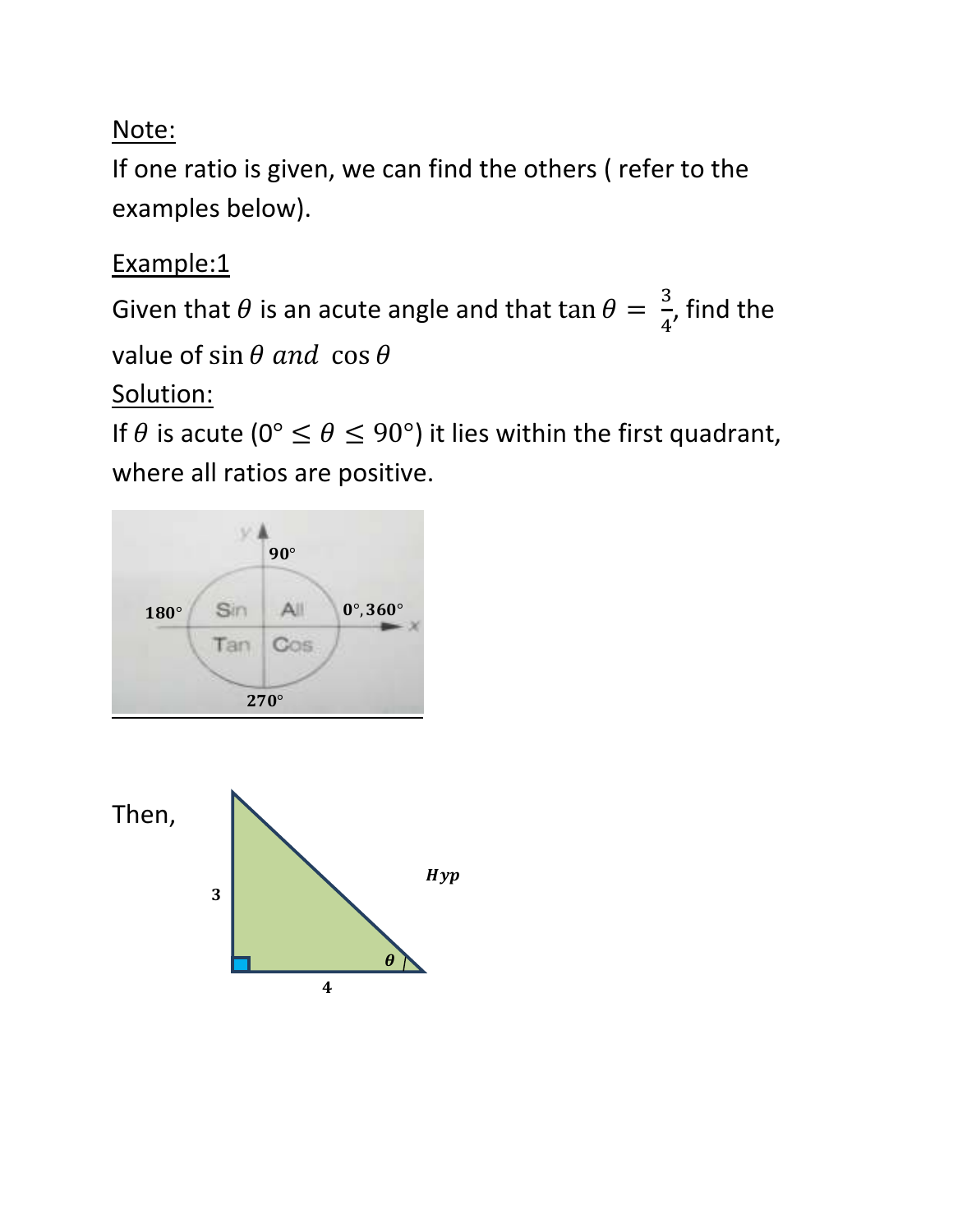$$
\tan \theta = \frac{Opposite}{Adjacent} = \frac{3}{4}
$$
  
Hyp<sup>2</sup> = 4<sup>2</sup> + 3<sup>2</sup>  
= 16 +9  
= 25  
Hyp =  $\sqrt{25}$   
= 5 units

$$
\therefore \sin \theta = \frac{Opposite}{Hypotenuse} = \frac{3}{5}
$$

$$
\cos \theta = \frac{Adjacent}{Hypotenuse} = \frac{4}{5}
$$

Example:2

Given that  $\sin x = 0.5$ , find  $\cos x$  and  $\tan x$ . Note that  $0.5 = \frac{1}{2}$ 

$$
\sin x = \frac{Opposite}{Hypotenuse} = \frac{1}{2}
$$

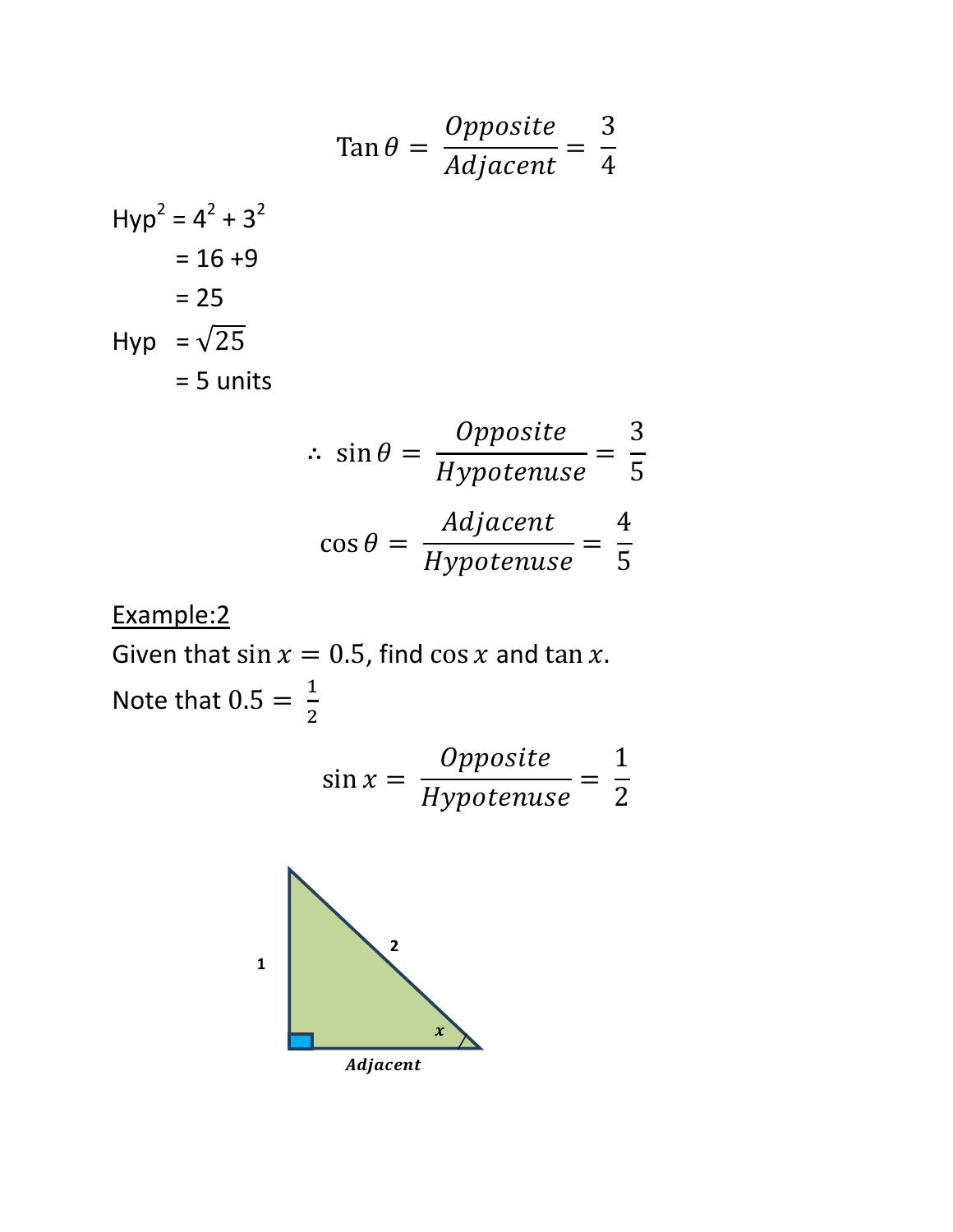$$
(Adjacent)2 = (Hypotenuse)2 - (Opposite)2
$$

$$
= 22 - 12
$$

$$
= 4 - 1
$$

$$
= 3
$$

$$
Adjacent = \sqrt{3}
$$

$$
\cos x = \frac{Adjacent}{Hypotenuse} = \frac{\sqrt{3}}{2}
$$

 $\tan x = \frac{1}{\sqrt{3}} = \frac{\sqrt{3}}{3}$  $\frac{75}{3}$  (With rational denominator)

Since sin x is positive, x may be in the 1<sup>st</sup> or 2<sup>nd</sup> quadrant.

If it is in the second quadrant, then

$$
\cos x = \frac{-\sqrt{3}}{2}
$$
 and  $\tan x = \frac{-\sqrt{3}}{3}$ 

Example:3

Given that  $\cos A = \frac{-2}{\sqrt{2}}$  $\sqrt{5}$ and  $0^{\circ} < A < 180^{\circ}$ Find  $\cos A = \frac{Adjacent}{Hypotenuse}$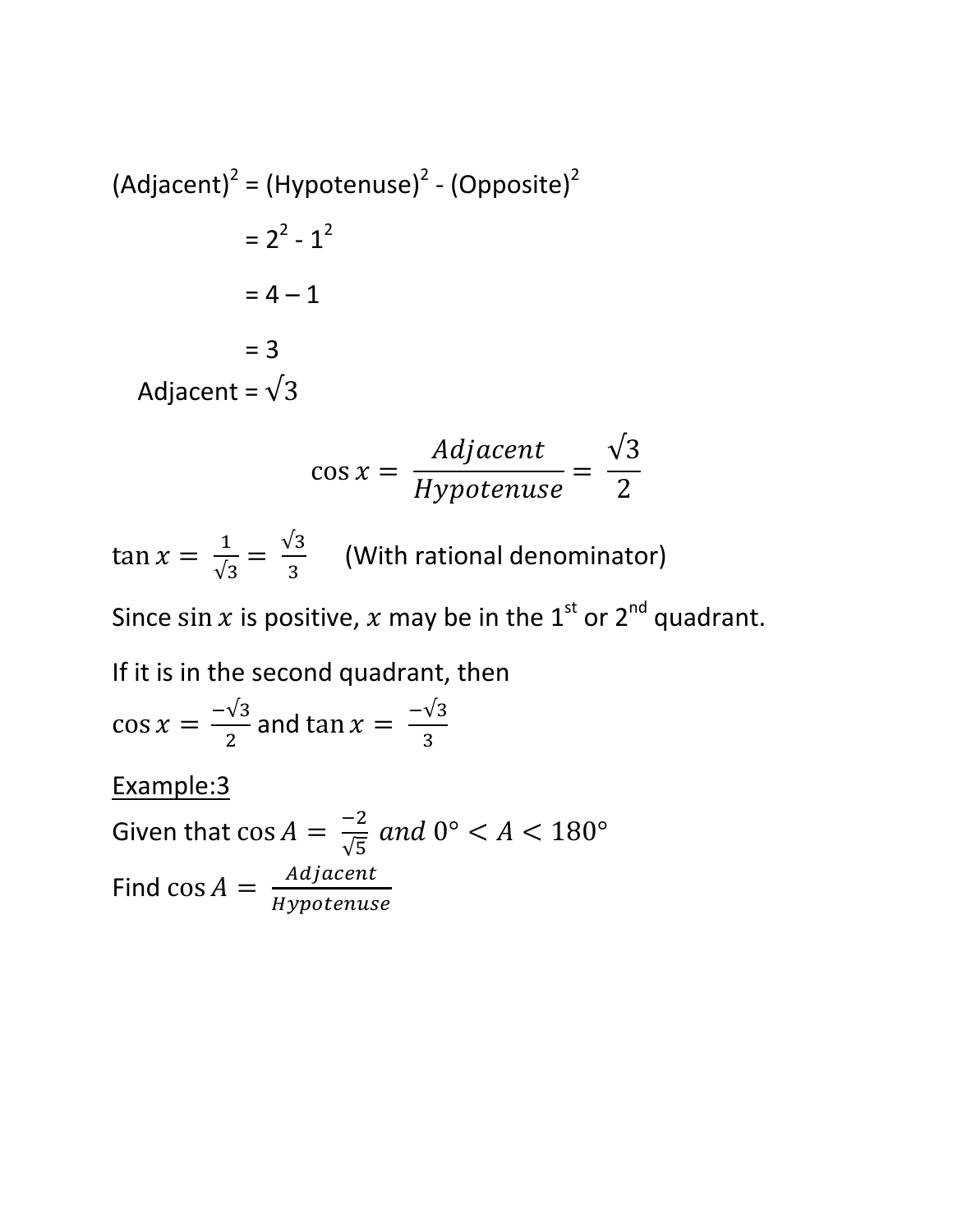

(Hypotenuse)<sup>2</sup> = (Adjacent)<sup>2</sup> + (Opposite)<sup>2</sup>  
\n
$$
(5)^{2} = (-2)^{2} + (x)^{2}
$$
\n
$$
x^{2} = 5 - 4
$$
\n
$$
= 1
$$
\n
$$
x = \sqrt{1}
$$
\n
$$
= 1
$$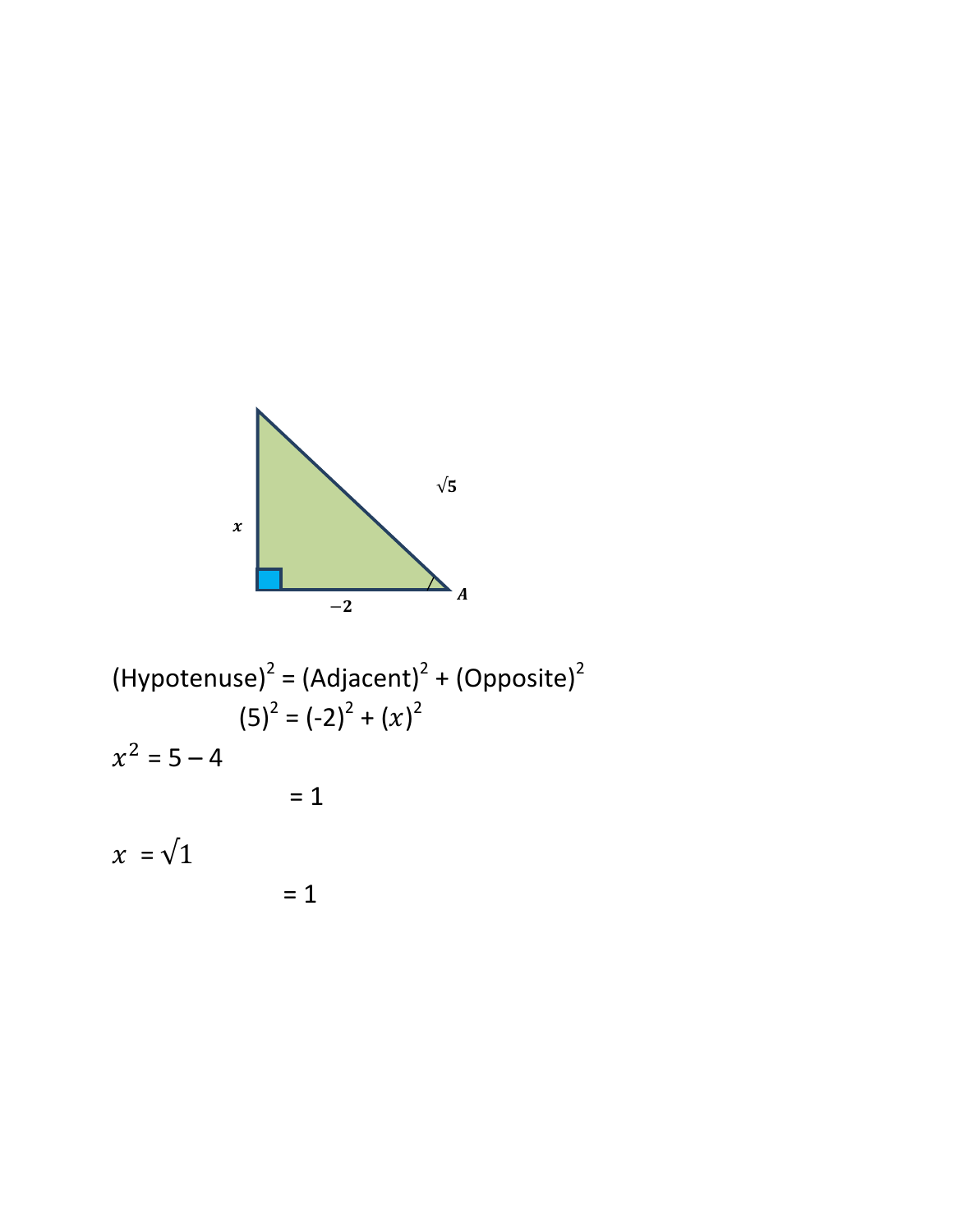

Since cos  $A$  is negative and A is less than 180°, then A is in the second quadrant where sines are positive and tangents are negative.

$$
\sin A = \frac{Opposite}{Hypotenuse} = \frac{1}{\sqrt{5}} = \frac{\sqrt{5}}{5}
$$

$$
\tan A = \frac{Opposite}{Adjacent} = \frac{-1}{2}
$$

Exercise:

1) Find the value of A in degrees, if; a)sin  $A = \cos 30^\circ$ b)cos  $A = \sin 70^\circ$ c)cos  $A = \sin 2A$ 

 $\mathsf{Hint:}$  Sin  $\theta$  = Cos (90<sup>°</sup>-  $\theta$ )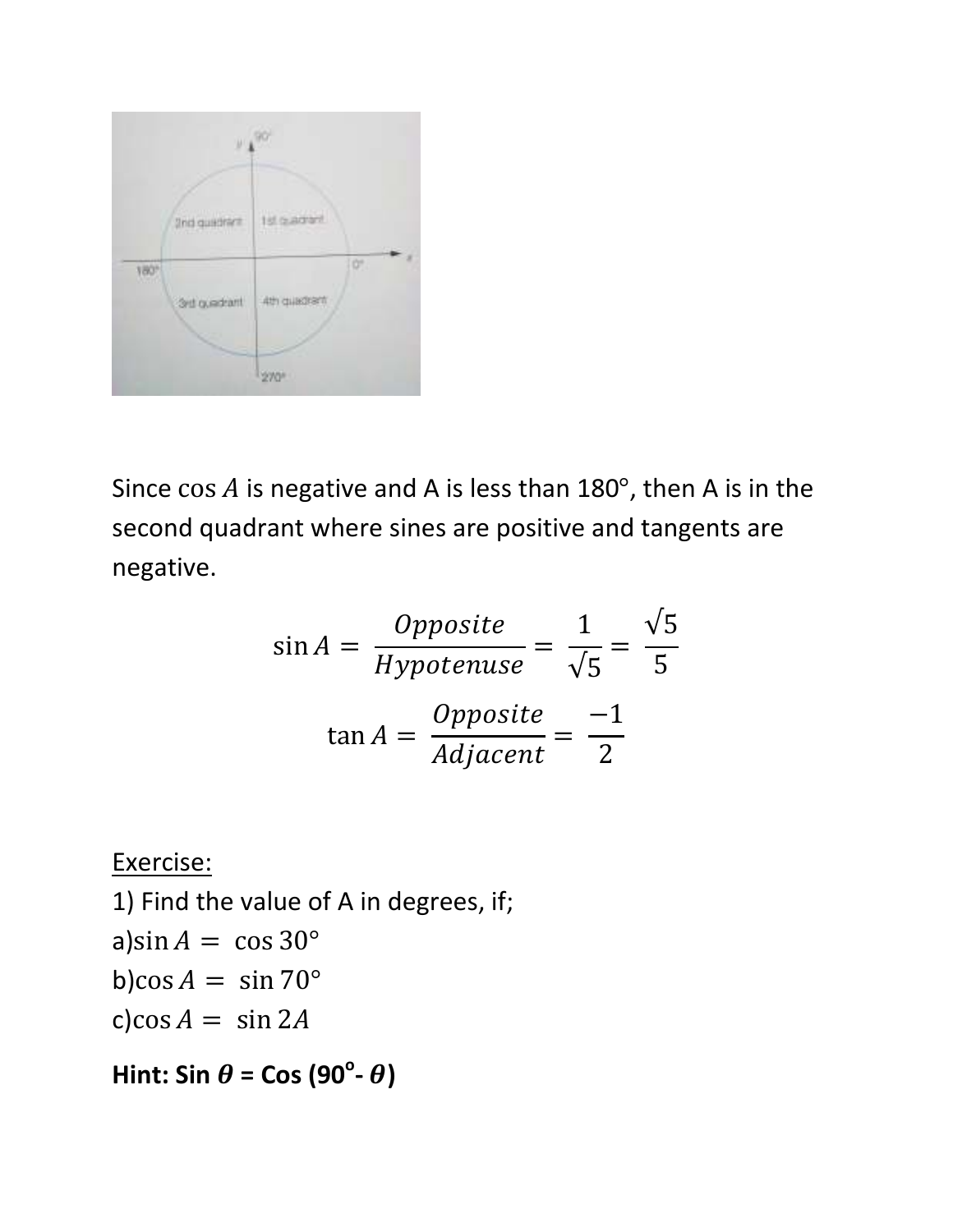2) Given that A is acute angle and  $\tan A = \frac{8}{15}$ , find  $\cos A$  and  $\sin A$ 

3) Given that  $\cos \theta = 0.6$  and  $0^{\circ} \le \theta \le 270^{\circ}$ , find  $\sin \theta$  and tan  $\theta$ . Hence evaluate;sin  $\theta$  – tan  $\theta$ 

4) Given that tan  $\propto$  =  $\frac{8}{15}$  $\frac{8}{15}$ , calculate without using tables or calculator, the value of;sin  $\propto$  +4 cos  $\propto$ .

5) Given that  $\cos \theta = \frac{-5}{13}$  and  $0^{\circ} \le \theta \le 180^{\circ}$ , find without using tables or calculators, the value of;5 tan  $\theta$  + 13 sin  $\theta$ 

6) In the triangle below, find the length AB



7) From the top of the cliff PQ, a man observes two boats A and B as shown in the diagram.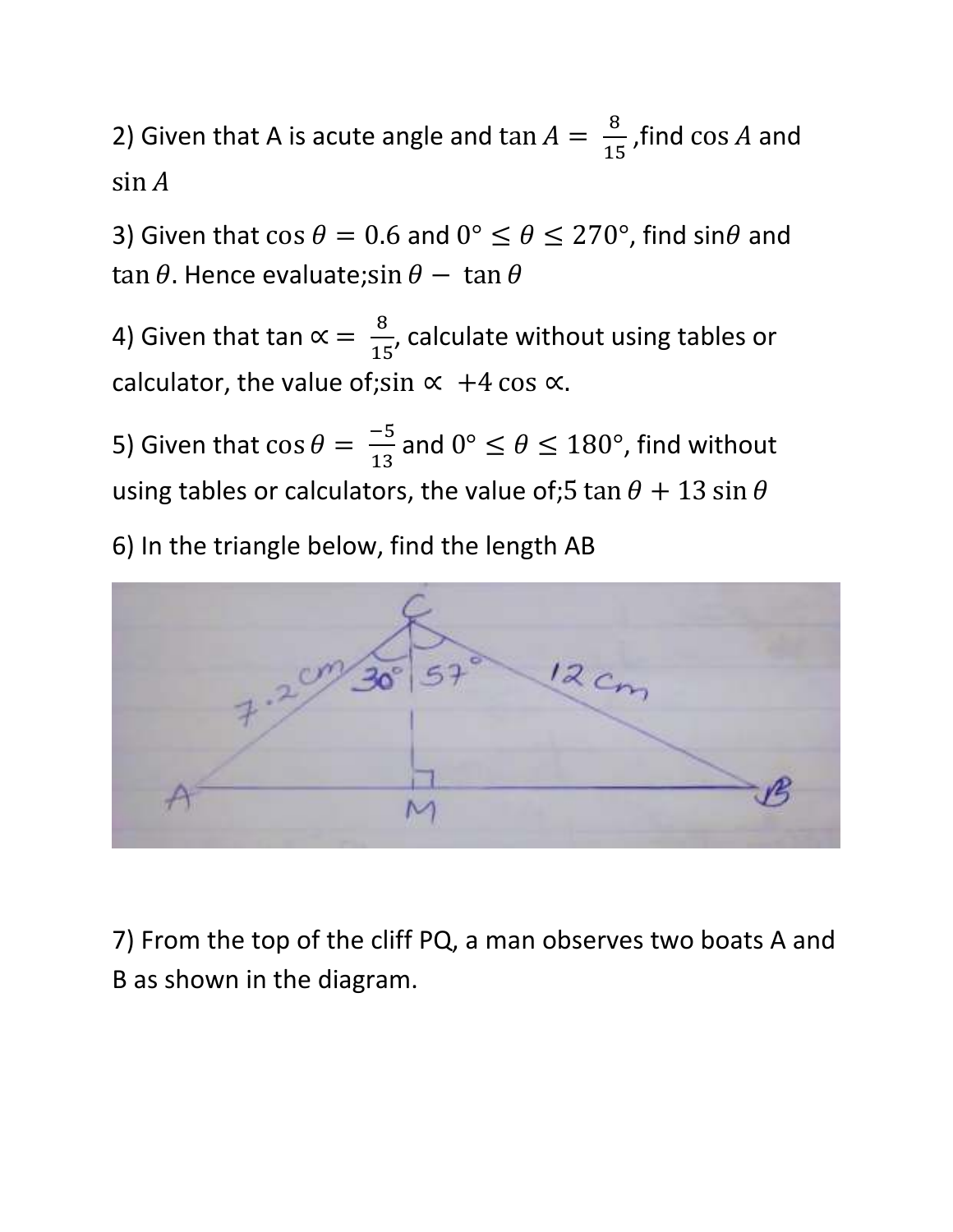

i) What is the angle of elevation of the top Q from boat A, and from boat B?

ii) What is the angle of depression from Q of the nearest boat B, and of further boat A?

iii) If boat A is 30m from the base of the cliff, Calculate the height of the cliff. Hence or otherwise, calculate how far boat B is from the base of the cliff.

8) a) Copy and complete the table of values for the function  $y = 1 + 2 \sin \theta$  given that  $0^{\circ} \le \theta \le 360^{\circ}$ 

| ι θ,                     | $\mathbf{0}^{\circ}$ | $30^\circ$ | $60^\circ$ | $90^\circ$ | $120^\circ$ | $150^\circ$ | $180^\circ$ | $210^\circ$ | $240^\circ$ | $270^\circ$ | $300^\circ$ | $330^\circ$ | $360^\circ$ |
|--------------------------|----------------------|------------|------------|------------|-------------|-------------|-------------|-------------|-------------|-------------|-------------|-------------|-------------|
| $Sin\Theta$ <sup>°</sup> | 0.00                 | 0.50       | 0.87       | 1.00       |             |             |             | $-0.50$     | $-0.87$     | $-1.00$     |             |             | 0.00        |
| 2Sin <sub>e</sub> °      | 0.00                 | 1.00       | 1.74       | 2.00       |             |             |             | $-1.00$     | $-1.74$     | $-2.00$     |             |             | 0.00        |
| $+1$                     | $+1$                 | $+1$       | $+1$       | $+1$       | $+1$        | $+1$        | $+1$        | $+1$        | $+1$        | $+1$        | $+1$        | $+1$        | $+1$        |
|                          | 1.00                 | 2.00       | 2.74       | 3.00       |             |             |             | 0.00        | $-0.74$     | $-1.00$     |             |             | 1.00        |

b) Using the table above, draw the graph of  $y = 1 +$ sin  $\theta$  and use it to find the value of  $\theta$  for which  $y = 1.5$